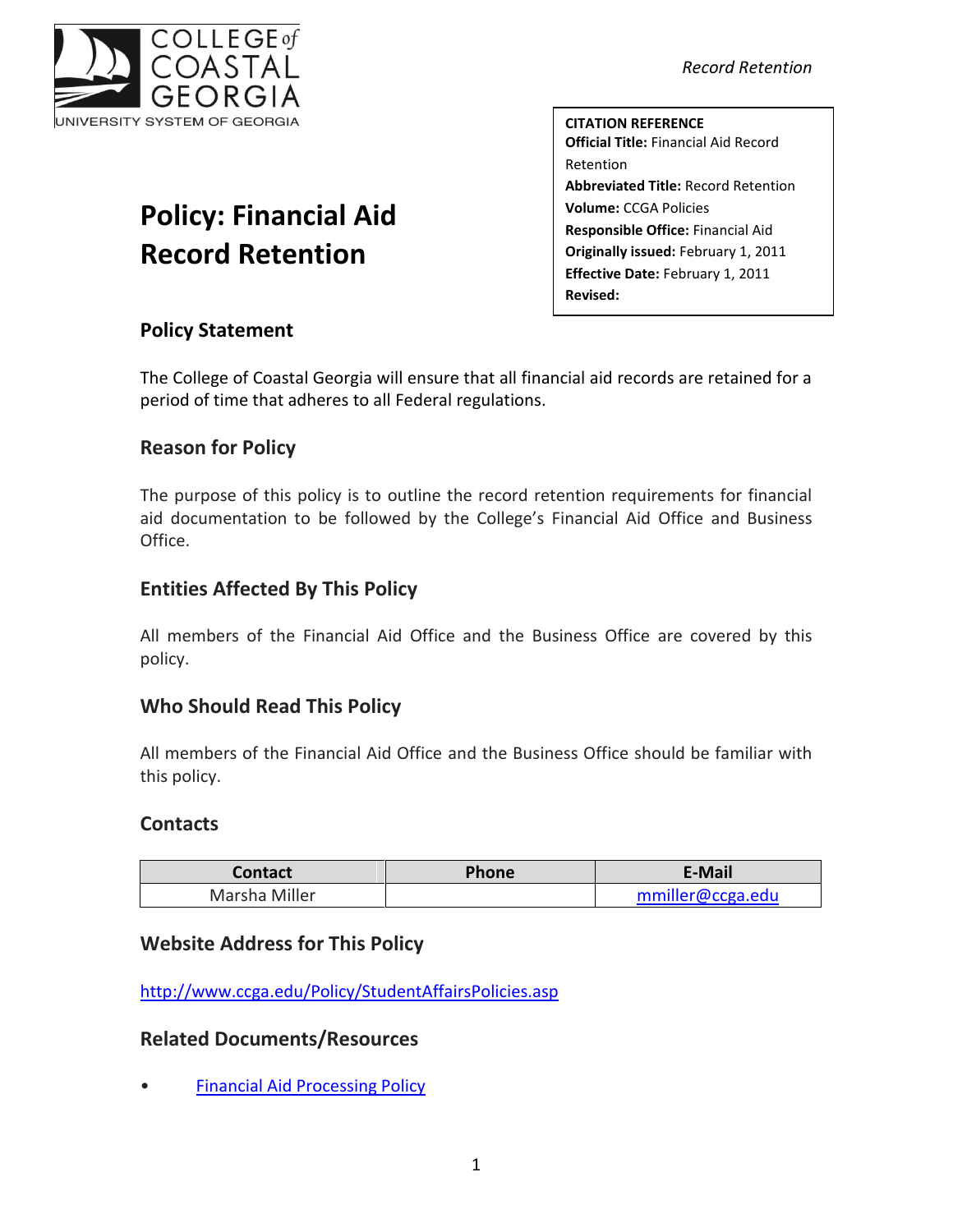- [Financial Aid Verification Policy](file:///C:/Users/blemons/Downloads/RPI/Financial%20Aid%20Policies/FinancialAidVerificationPolicy_Final020111.pdf)
- [Return of Title IV Funds Policy](file:///C:/Users/blemons/Downloads/RPI/Financial%20Aid%20Policies/ReturnofTitleIVFundsPolicy_Final020111.pdf)
- [HOPE Scholarship Program Reconciliation Policy](file:///C:/Users/blemons/Downloads/RPI/Financial%20Aid%20Policies/HOPEReconciliationPolicy_Final020111.pdf)

### **Definitions**

None

#### **Overview**

There are a number of requirements contained within the Code of Federal Regulations (CFR) pertaining to financial aid record retention. The College will adhere fully to these regulations, which are outlined within this policy.

#### I. **Record Retention - Generally**

Pursuant to 34 CFR § 668.24, the College is required to establish and maintain, on a current basis, various types of financial aid documentation submitted by a student.

- a. Program Funds and Program Records. The College is required to maintain and establish, on a current basis, any application for Title IV, Higher Education Act (HEA) program funds and program records that document the following:
	- Its eligibility to participate in the Title IV, HEA programs;
	- The eligibility of its educational programs for Title IV, HEA program funds;
	- Its administration of the Title IV, HEA programs in accordance with all applicable requirements;
	- Its financial responsibility;
	- Information included in any application for Title IV, HEA program funds; and
	- Its disbursement and delivery of Title IV, HEA program funds.
- b. Fiscal Records. In addition to program funds and program records, the College must account for the receipt and expenditure of Title IV, HEA program funds in accordance with generally accepted accounting principles. This means that the College must establish and maintain on a current basis: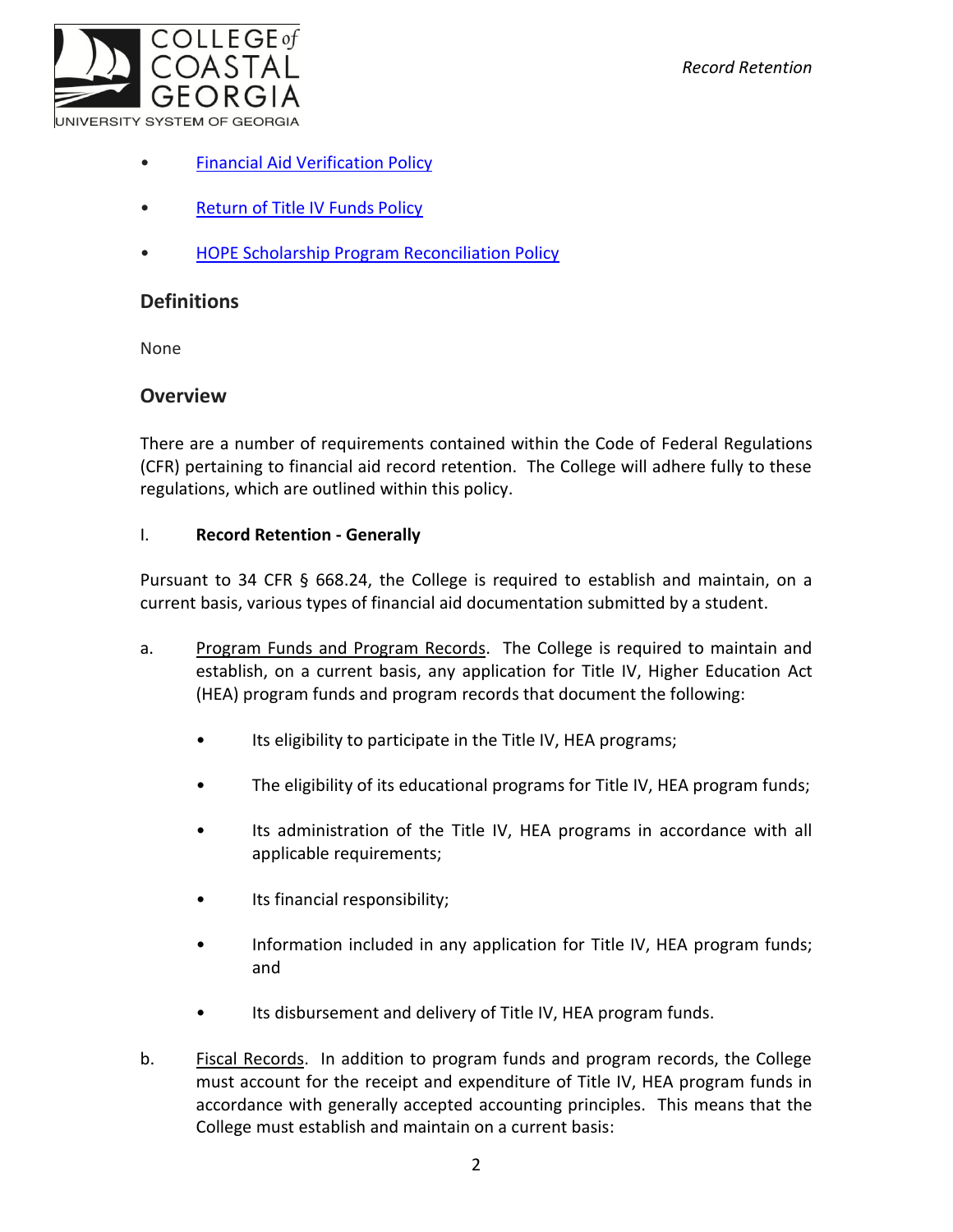

- Financial records that reflect each HEA, Title IV program transaction; and
- General ledger control accounts and related subsidiary accounts that identify each Title IV, HEA program transaction and separate those transactions from all other institutional financial activity.

#### II. **Required Records**

The records that an institution must maintain in order to comply with the provisions of this section include, but are not limited to, the following:

- a. SAR or ISIR. The College must maintain the Student Aid Report (SAR) or Institutional Student Information Record (ISIR) used determine eligibility for Title IV, HEA program funds.
- b. Application Data. Additionally, the College must maintain application data submitted to the Secretary of Education, lender, or guaranty agency by the College on behalf of the student or parent.
- c. Eligibility Data. Next, the College must maintain documentation of each student's or parent borrower's eligibility for Title IV, HEA program funds.
- d. Information Regarding Receipt of Funds. Further, the College must maintain documentation relating to each student's or parent borrower's receipt of Title IV, HEA program funds, including, but not limited to, documentation of:
	- The amount of the grant, loan, or Federal Work Study (FWS) award; its payment period; its loan period, if appropriate; and the calculations used to determine the amount of the grant, loan, or FWS award;
	- The date and amount of each disbursement or delivery of grant or loan funds, and the date and amount of each payment of FWS wages;
	- The amount, date, and basis of the College's calculation of any refunds or overpayments due to or on behalf of the student, or the treatment of Title IV, HEA program funds when a student withdraws; and
	- The payment of any overpayment or the return of any Title IV, HEA program funds to the Title IV, HEA program fund, a lender, or the Secretary of Education, as appropriate.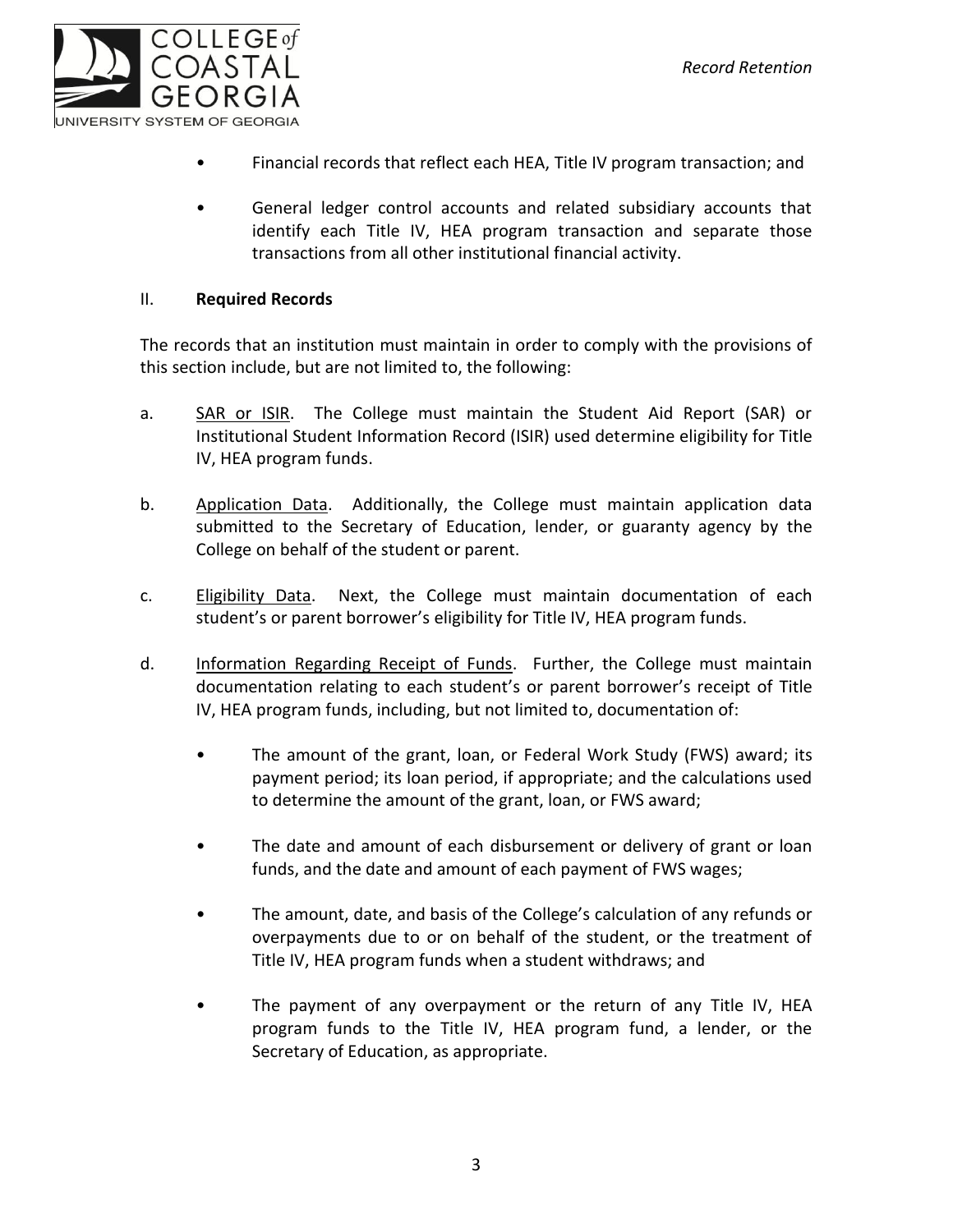

- e. Counseling Sessions. The College must also retain documentation of and information collected at any initial or exit loan counseling required by applicable program regulations.
- f. Reports and Forms. The College must additionally retain all reports and forms used by the College in its participation in a Title IV, HEA program, and any records needed to verify data that appear in those reports and forms.
- g. Graduation Rates Data. Finally, the College must retain documentation supporting the College's calculations of its completion or graduation rates, as required by 34 CFR §§ 668.46 and 668.49.

#### III. **Methods for Record Retention**

Pursuant to 34 CFR § 668.24(d), the College is required to maintain records in a "systematically organized manner." Generally, this means the following:

- a. Readily Available. First, the College must make its records readily available for review by the Secretary of Education or the Secretary's authorized representative at a College location designated by the Secretary or the Secretary's authorized representative.
- b. Format. The College may keep required records in hard copy or in microform, computer file, optical disk, CD-ROM, or other media formats, provided that:
	- Except for the SAR or ISIR, all record information must be retrievable in a coherent hard copy format or in other media formats acceptable to the Secretary;
	- The College is permitted to retain the SAR or ISIR used to determine eligibility for Title IV, HEA program funds in the format in which it was received by the College, except that the SAR may be maintained in an imaged media format;
	- Any imaged media format used to maintain required records must be capable of reproducing an accurate, legible, and complete copy of the original document, and, when printed, this copy must be approximately the same size as the original document;
	- Any document that contains a signature, seal, certification, or any other image or mark required to validate the authenticity of its information must be maintained in its original hard copy or in an imaged media format; and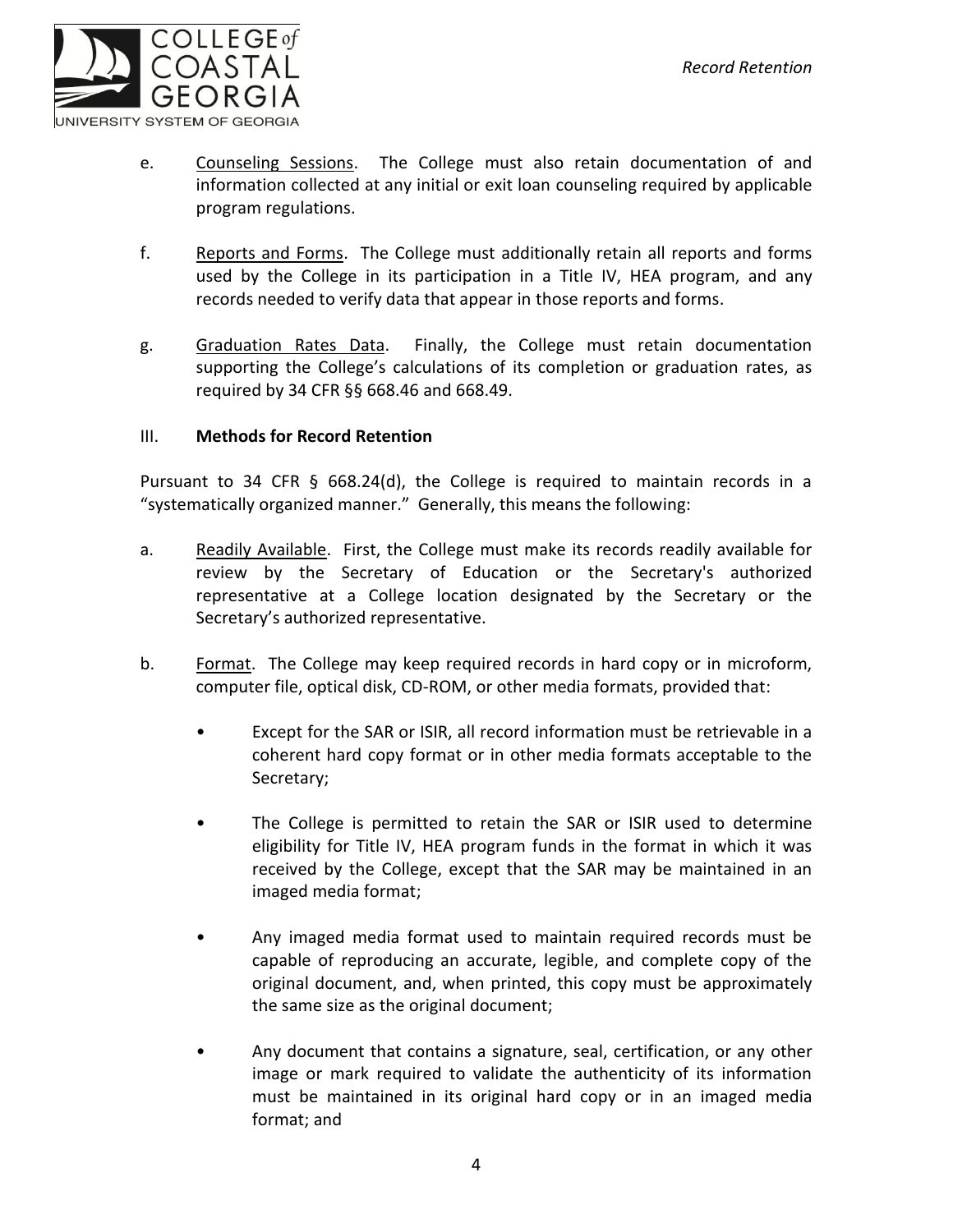

#### IV. **Record Retention Timeframes**

The following record retention timelines apply to the College:

- a. FWS, Federal Supplemental Educational Opportunity Grant (FSEOG), Federal Pell Grant, Academic Competitiveness Grant (ACG), National SMART Grant, or Teacher Education Assistance for College and Higher Education (TEACH) Grant Program. The College is required to keep records relating to its administration of FWS, FSEOG, Federal Pell Grant, ACG, National SMART Grant, or TEACH Grant Program for three (3) years after the end of the award year for which the aid was awarded and disbursed under the programs, provided that the College keep:
	- The Fiscal Operations Report and Application to Participate in the FSEOG, and FWS Programs (FISAP), and any records necessary to support the data contained in the FISAP, including "income grid information," for three (3) years after the end of the award year in which the FISAP is submitted; and
- b. Federal Family Education Loan (FFEL) or Direct Loan Program. The College must keep records relating to a student or parent borrower's eligibility and participation in the FFEL or Direct Loan Program for three (3) years after the end of the award year in which the student last attended the College.
- c. Loan, Claim or Expenditure. The College shall keep all records involved in any loan, claim, or expenditure questioned by a Title IV, HEA program audit, program review, investigation, or other review until the later of:
	- The resolution of that questioned loan, claim, or expenditure; or
	- The end of the retention period applicable to the record.

#### V. **Examination of Records**

The College will cooperate with any independent auditor, the Secretary, the Department of Education's Inspector General, the Comptroller General of the United States, or their authorized representatives, a guaranty agency, and the College's accrediting agency, in the conduct of audits, investigations, program reviews, or other reviews authorized by law.

a. Cooperation Requirements. The College must cooperate with the named entities by: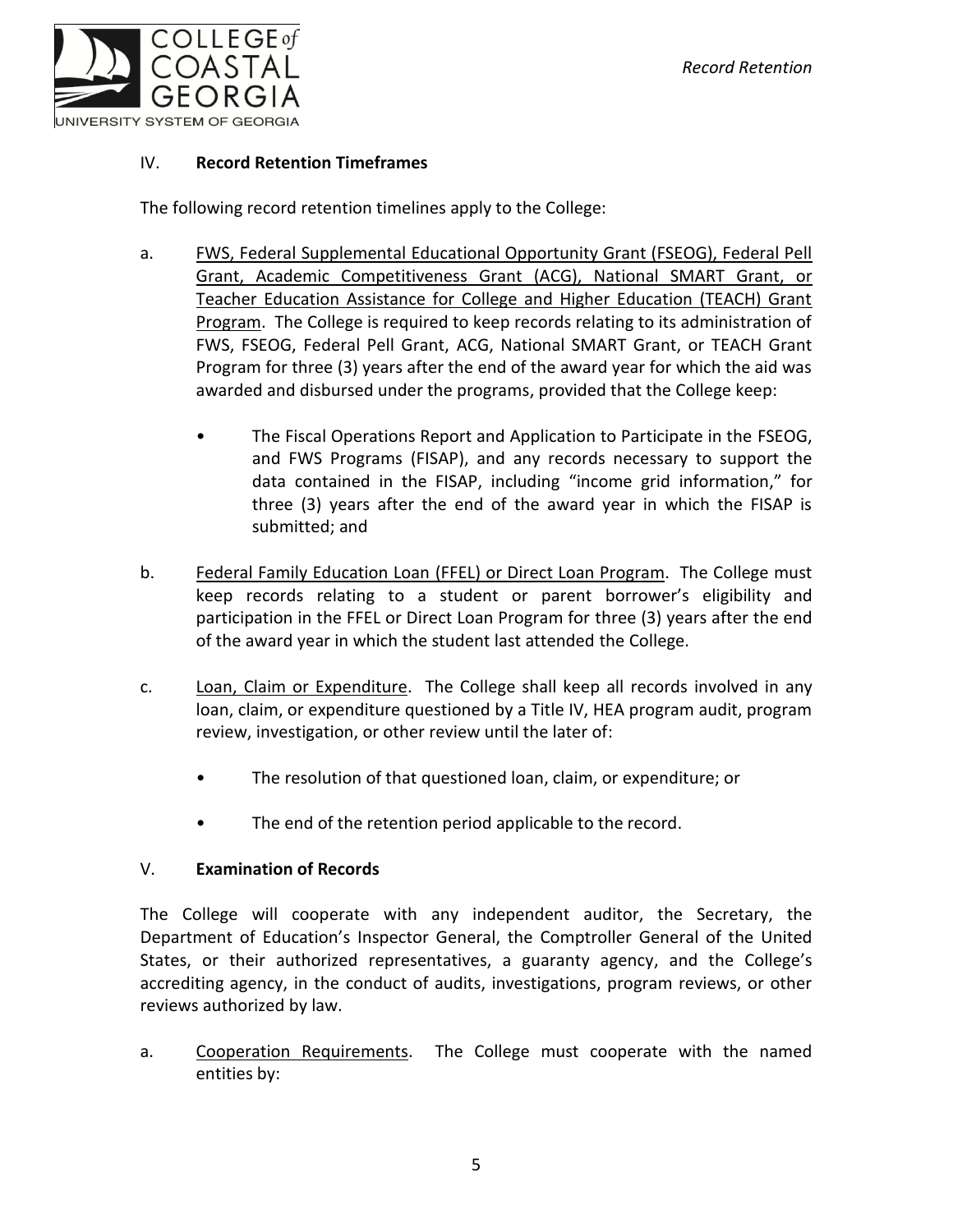

- Providing timely access, for examination and copying, to requested records, including, but not limited to, computerized records and records reflecting transactions with any financial institution with which the College deposits or has deposited any Title IV, HEA program funds, and to any pertinent books, documents, papers, or computer programs; and
- Providing reasonable access to personnel associated with the College's administration of the Title IV, HEA programs for the purpose of obtaining relevant information.
- b. Failure to Cooperate. The Secretary of Education will consider that the College has failed to provide reasonable access to personnel as required if the College:
	- Refuses to allow those personnel to supply all relevant information;
	- Permits interviews with those personnel only if the College's management is present; or
	- Permits interviews with those personnel only if the interviews are tape recorded by the College.
- c. Recipient Information. Upon request of the Secretary of Education, or a lender or guaranty agency in the case of a borrower under the FFEL Program, the College shall promptly provide the requester with any information the College has respecting the last known address, full name, telephone number, enrollment information, employer, and employer address of a recipient of Title IV funds who attends or attended the College.

#### VI. **Additional Retention Requirements for the FWS Program**

In addition to the requirements outlined above, the College is required to follow procedures established in 34 CFR § 675.19 for the documentation of work, earnings and payroll transactions for the FWS Program.

- a. FWS Program Records. In addition to the retention requirements outlined above, the College must also establish and maintain program and fiscal records that:
	- Include a certification by the student's supervisor, an official of the College or off-campus agency that each student has worked and earned the amount being paid. The certification must include or be supported by, for students paid on an hourly basis, a time record showing the hours